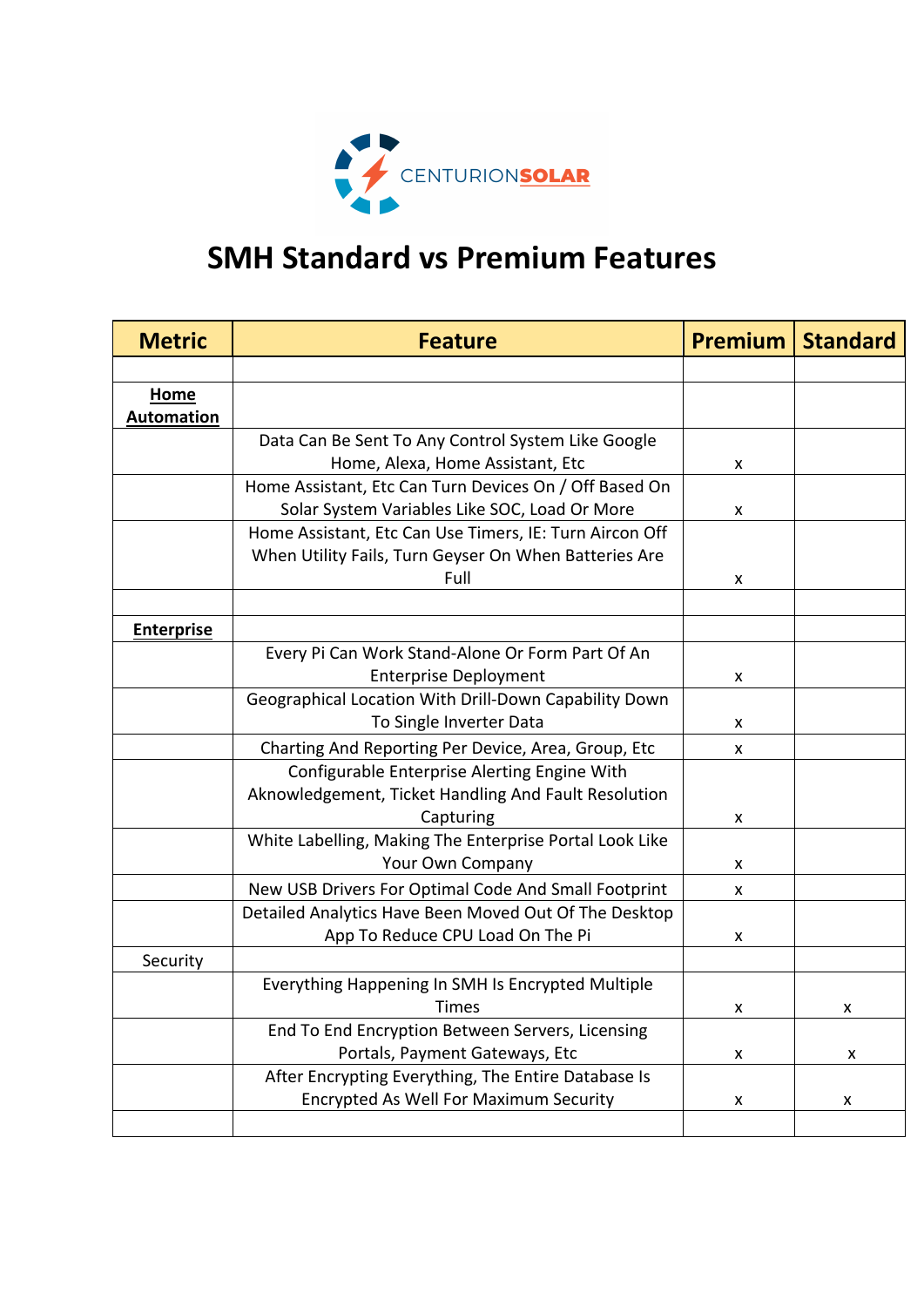| <b>Metric</b>         | <b>Feature</b>                                                                                            | <b>Premium</b> | <b>Standard</b> |
|-----------------------|-----------------------------------------------------------------------------------------------------------|----------------|-----------------|
| <b>Accountability</b> |                                                                                                           |                |                 |
|                       | Separate Logon Accounts For Users Or Installers                                                           | X              | X               |
|                       | Users Or Installers Must Authenticate Before Doing                                                        |                |                 |
|                       | Anything                                                                                                  | x              | X               |
|                       | Any Action By The User or Installer Is Logged And                                                         |                |                 |
|                       | Encrypted                                                                                                 | X              | X               |
|                       | Logs For Any Date Can Easily Be Recalled Showing                                                          |                |                 |
|                       | <b>Exaclty What Happened When</b>                                                                         | X              | X               |
|                       | Any System Events Like Grid Loss, Overload, Battery                                                       |                |                 |
|                       | Low, Etc Is Logged                                                                                        | X              | X               |
|                       | Users Cannot Override The Logging, No More Pointing                                                       |                |                 |
|                       | <b>Fingers</b>                                                                                            | X              | X               |
|                       | Detailed Logs Helping Installers Determine The Root<br><b>Cause Of Inverter Errors</b>                    |                |                 |
|                       |                                                                                                           | X              | X               |
|                       |                                                                                                           |                |                 |
| <b>Reporting</b>      |                                                                                                           |                |                 |
|                       | New Cloud Dashboard For System Analytics<br>New Cellphone Dasboard For Quick Overview Of                  | X              |                 |
|                       | <b>Realtime Performance</b>                                                                               | X              |                 |
|                       | New SMH Cloud Dashboard For Technical Monitoring                                                          | x              |                 |
|                       | New Interactive Responsive Web-App With Cost                                                              |                |                 |
|                       | Recovery Analysis Engine, Animations, Etc                                                                 | x              |                 |
|                       | Local Data Caching If Internet Connectivity Fails.                                                        |                |                 |
|                       | <b>Automatic Uploading On Connection Restore</b>                                                          | X              |                 |
|                       | Native IOS And Android Apps Coming Soon!                                                                  | X              |                 |
| Alerting              |                                                                                                           |                |                 |
|                       | Real-Time Alerting Via Telegram                                                                           |                |                 |
|                       |                                                                                                           | X              |                 |
|                       | Real-time Alerting Via Email                                                                              | X              |                 |
|                       | User Defined Alerting Preferences (Telegram, Email Or<br>Both)                                            | X              |                 |
|                       | Configurable Alerts For Inverters In Parallel (Error 80,                                                  |                |                 |
|                       | etc)                                                                                                      | X              |                 |
|                       | Alerting For Either Warnings Or Just Faults                                                               | X              |                 |
|                       | Alerting For Inverter Communication Lost / Recovered                                                      | X              |                 |
|                       |                                                                                                           |                |                 |
|                       | Alerting For Battery Communication Lost / Recovered<br>Alerting Engine That Can Be Read / Acknowledged By | X              |                 |
|                       | The Client Or Web App                                                                                     | X              |                 |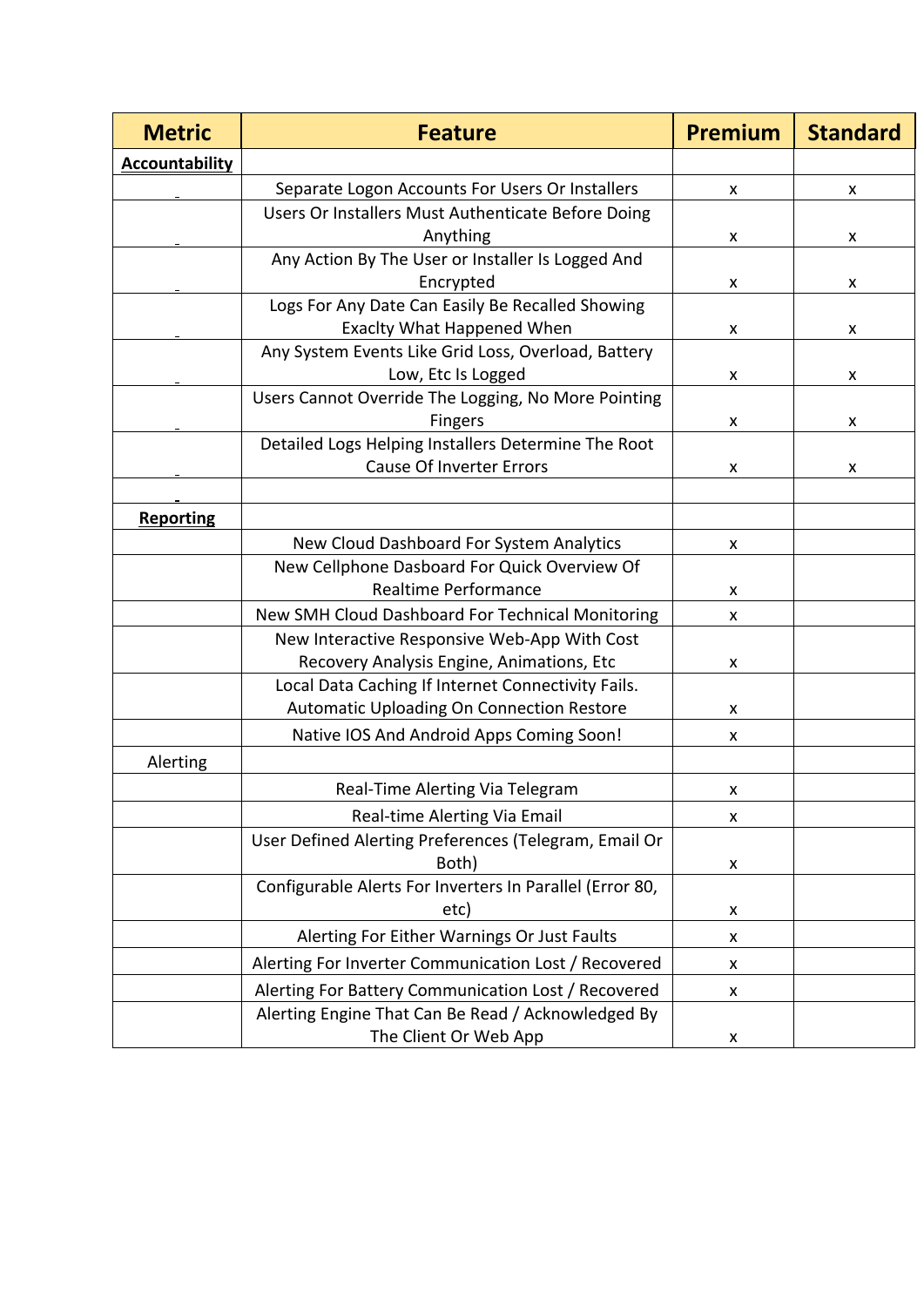| <b>Metric</b>            | <b>Feature</b>                                        | <b>SMH</b> | <b>ICC</b> |
|--------------------------|-------------------------------------------------------|------------|------------|
| Main<br><b>Dashboard</b> |                                                       |            |            |
|                          |                                                       |            |            |
|                          | Remote Control Clients For Windows, Linux and MacOS   | X          |            |
|                          | Proper New Energy Calculations Based On Countless     |            |            |
|                          | Hours Of Inverter Measurements With The Latest        |            |            |
|                          | Technology                                            | X          | X          |
|                          | Popup Tooltips When Hovering The Mouse Over Any       |            |            |
|                          | Data / Metric Explaining What The Data Represents     | x          | x          |
|                          | Battery Time To Configurable Percentage Determined If |            |            |
|                          | BMS / BMV Is Used                                     | x          | x          |
|                          | Battery Time To 100% Calculated If BMS / BMV Is Used  | x          | X          |
|                          | Fresh new gauges look / feel                          | x          | x          |
|                          | Battery kWh Discharged                                | x          | x          |
|                          | Battery kWh Charged                                   | X          | X          |
|                          | <b>Battery Maximum W Charged</b>                      |            | X          |
|                          | Battery Maximum W Discharged                          |            | x          |
|                          | Solar / Battery kWh used                              |            | x          |
|                          | Grid kWh Exported                                     | X          | x          |
|                          | Grid kWh Imported                                     | X          | X          |
|                          | On-Screen Notifications Of System Health, Status      | x          | X          |
|                          | Inverter Load, Pv Watts, Grid Watts, etc              | x          | X          |
|                          | <b>Battery Volts, Amps</b>                            | x          | x          |
|                          | PV kWh Produced                                       | X          | x          |
|                          | PV Maximum Watts Produced (Day)                       | X          | X          |
|                          | PV Maximum Watts Produced (Hour)                      | X          | X          |
|                          | Maximum Load (Day, Hour)                              | X          | x          |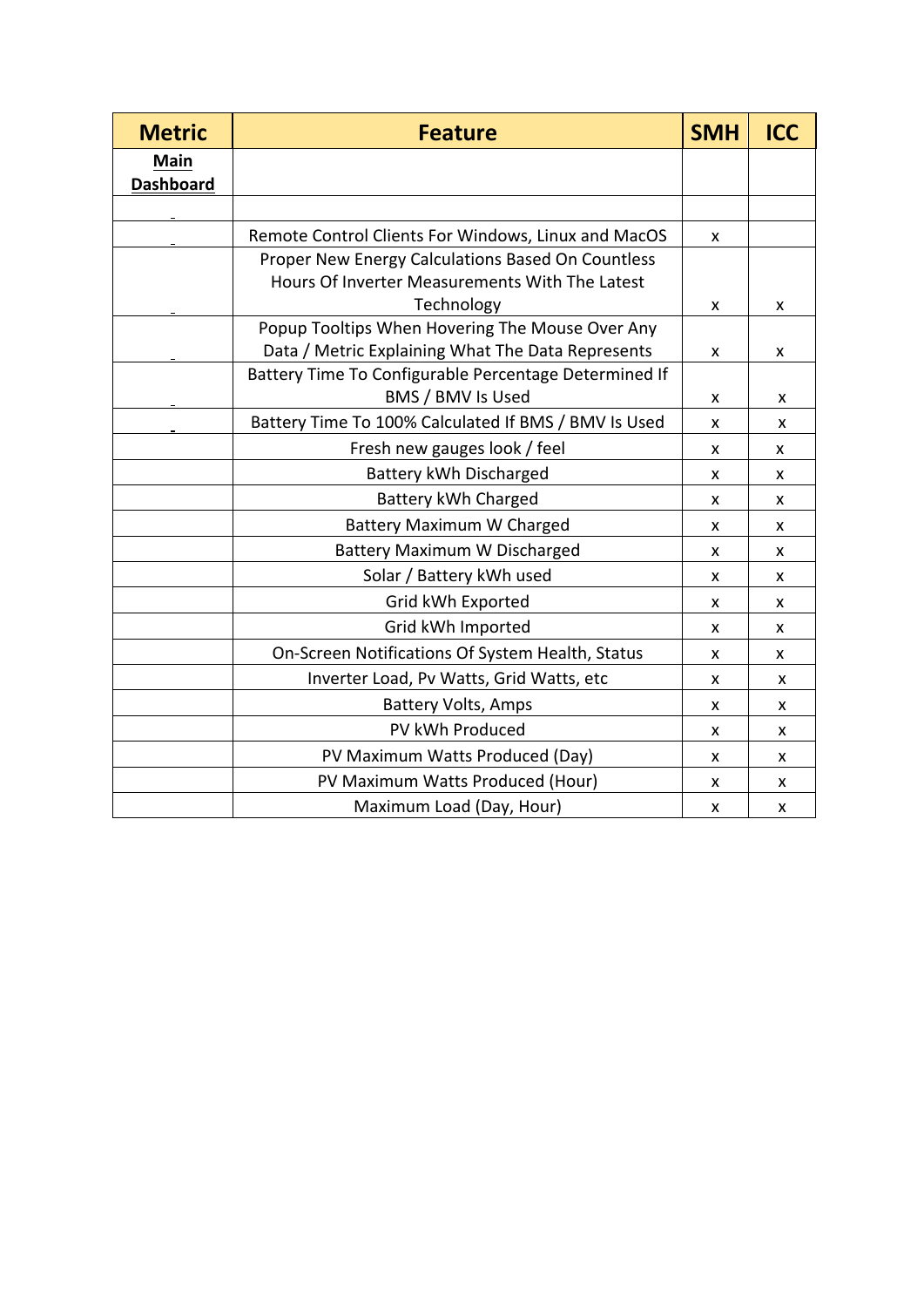| <b>Metric</b>       | <b>Feature</b>                                                         | <b>Premium</b>     | <b>Standard</b> |
|---------------------|------------------------------------------------------------------------|--------------------|-----------------|
| <b>Inverter</b>     |                                                                        |                    |                 |
| Info                |                                                                        |                    |                 |
|                     | Alerting Via Telegram / Email For Any Faults or Warnings               | X                  |                 |
|                     | Serial Number Per Inverter                                             | X                  | x               |
|                     | Firmware Per Inverter                                                  | X                  | X.              |
|                     | Fault Code Per Inverter                                                | X                  | x               |
|                     | PV Volts / Amps Per Inverter                                           | X                  | X               |
|                     | Inverter Load (Real-Time) Per Inverter                                 | X                  | x               |
|                     | PV kWh Generated Per Inverter                                          | X                  | X.              |
|                     | Inverter kWh Load Supplied Per Inverter                                | X                  | X.              |
|                     | Grid Watts (Real-Time) Per Inverter                                    | X                  | x               |
|                     | Grid kWh Used / Produced Per Inverter                                  | X                  | x               |
|                     | Solar / Battery Watts (Real-Time) Used Per Inverter                    | X                  | x               |
|                     | Solar / Battery kWh Used Per Inverter                                  | X                  | X.              |
|                     | Inverter Load Percentage Per Inverter                                  | X                  | x               |
| <b>Battery Info</b> |                                                                        |                    |                 |
|                     | Alerting Via Telegram / Email For Low/High Voltage,<br>Comms Lost, etc | X                  |                 |
|                     | Completely Rewritten / Redesigned USB Communication<br>System          | x                  | x               |
|                     | Automatic Recovery Of Disconnected Batteries / Cables                  | X                  | X               |
|                     | <b>Battery Fault Monitoring Per Battery</b>                            | x                  | x               |
|                     | <b>Voltage Per Battery</b>                                             | X                  | X               |
|                     | Amperage In/Out Per Battery                                            | X                  | x               |
|                     | Wattage In/Out Per Battery                                             | x                  | x               |
|                     | <b>Temperature Per Battery</b>                                         | $\pmb{\mathsf{x}}$ | X               |
|                     | State Of Charge Per Battery                                            | X                  | X               |
|                     | Status (Charge or Discharge) Per Battery                               | X                  | X               |
|                     | AH Rating Per Battery                                                  | $\pmb{\mathsf{x}}$ | X               |
|                     | <b>Cycles Per Battery</b>                                              | X                  | X               |
|                     | Serial Number Per Battery                                              | X                  | X               |